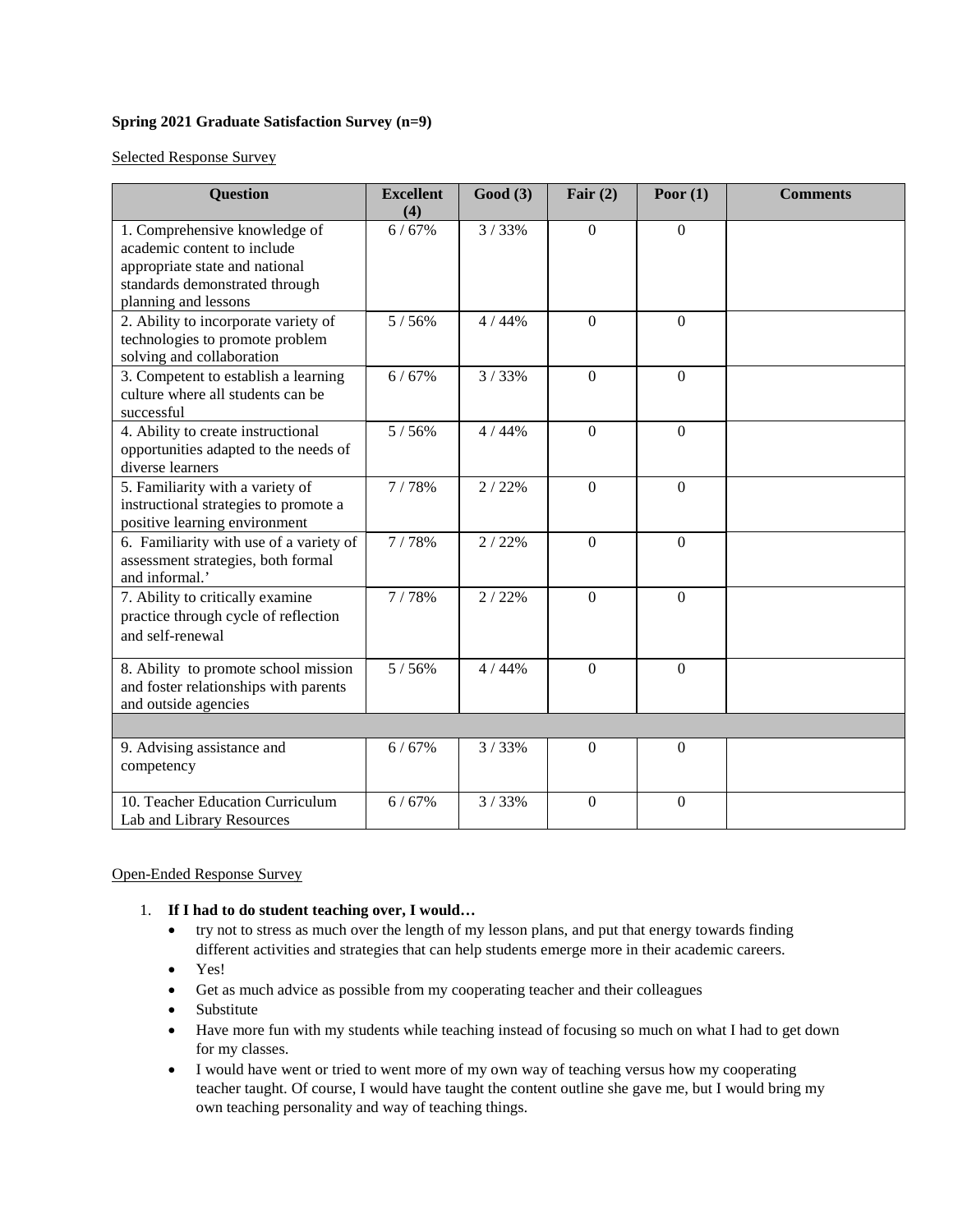## 2. **If I had to do student teaching over, I would NOT…**

- spend as much time on one subject/activity.
- procrastinate.
- Substitute more than a day at a time.
- Have subbed, while it was a great experience I had hardly time in my placement classroom to learn from teacher and prepare for the paperwork that comes with special education.
- I would not have stressed the small stuff of wanting everything to be perfect.

## 3. **I believe my strengths in student teaching were…**

- classroom management, engaging my students in activities, and connecting with students in order to build professional relationship, which assisted in the teaching and learning process.
- adapting to changes.
- Being able to build positive relationships with students to foster a successful learning experience
- Science and social studies instruction, math instruction, behavior management, classroom management, engagement
- Connecting with students and differentiating for students with different abilities.
- Forming strong relationships with the students, creating engaging activities for the students to complete, and staying organized during the whole student-teaching process.

# 4. **I believe my weakest points in student teaching were…**

- time management.
- Tiered assessments
- Reading instruction, discipline
- Classroom management when subbing in different classrooms.
- Completely being myself as I would have been if I had my own classroom. Although, I did get more comfortable as time went on. Also, I had complications with time management and behavior management, especially in the beginning of my student teaching experience.

#### 5. **My college supervisor was…**

- helpful, accessible, and involved in my student teaching experience.
- excellent in working with me and very easy to reach.
- Helpful, informative, and understanding
- Kind, motivational, understanding, hard working, encouraging
- Helpful, kind, knowledgeable, and understanding.
- helpful, present, understanding

# 6. **My cooperating teacher was…**

- very accessible, helpful to assist me in forming and completing my lesson plans, and very involved in my student teaching experience. My cooperating teacher made many efforts to ensure that I was learning new strategies and techniques daily, as well as understanding the proper measures to take in certain situations.
- amazing. She allowed hands on from day one and this allowed for a lot of growth.
- Informative, caring, and encouraging
- Kind, encouraging, hardworking, welcoming, helpful
- Helpful, knowledgeable, wise, caring, realistic, understanding.
- helpful, giving, flexible, caring, and understanding.
- 7. **Professional education courses at BSC prepared me for student teaching by…**
	- introducing me to IEP's, different assessment types, and different strategies that assist students in learning. Also, I was able to implement the knowledge that I learned about Reading subject into my student teaching experiences.
	- preparing me for lessons and what to expect in the classroom.
	- Providing me with knowledge and tools to be confident in preparing and executing successful lessons
	- Giving me theoretical knowledge on strategies that I use daily
	- Differentiating, classroom management, handling cultural diversity.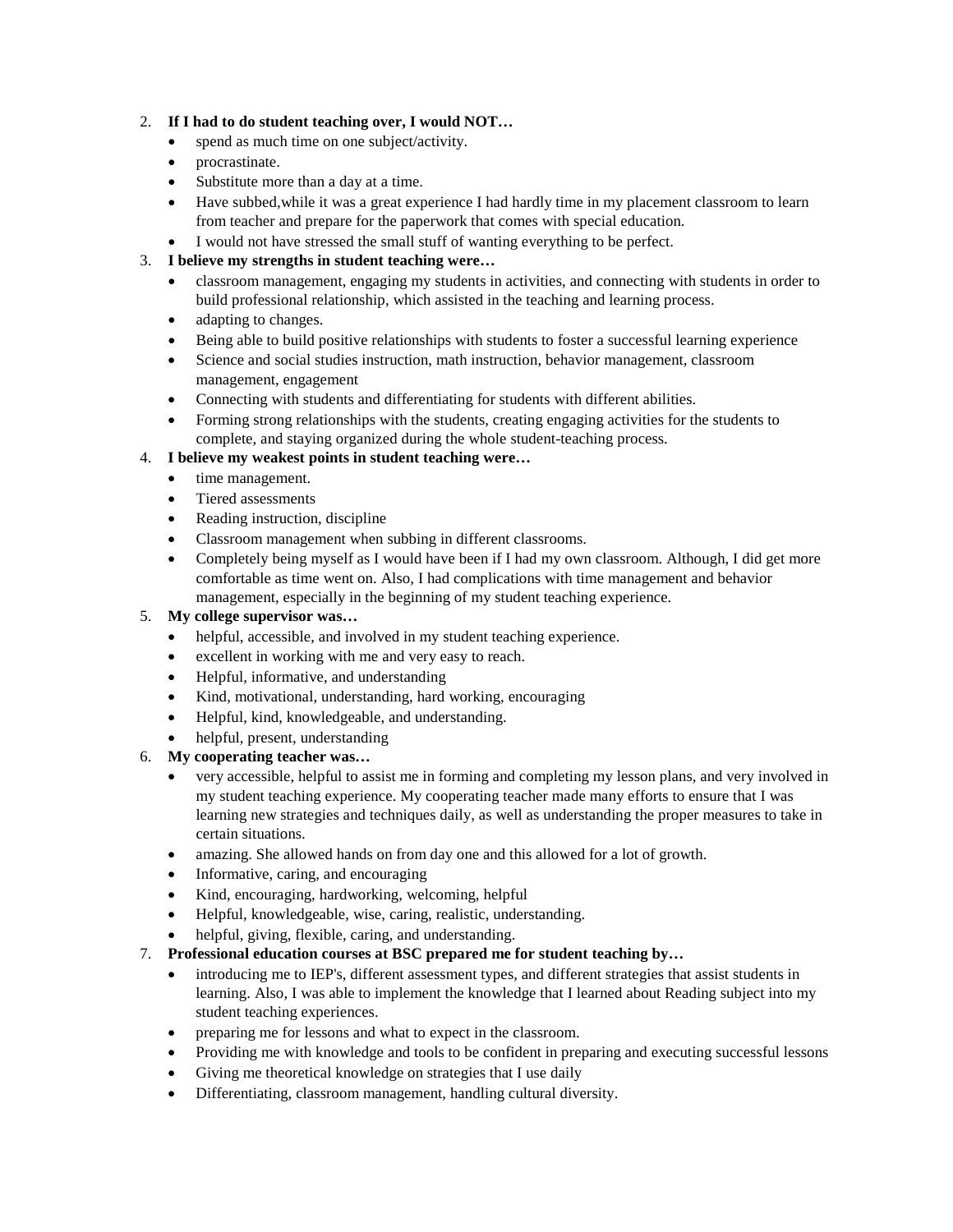• Knowing what to expect before entering the classroom by having the knowledge and skills to facilitate content knowledge in a diverse classroom setting by differentiating instruction and learning for students. Also, I felt equipped to conduct lesson plans.

# 8. **The professional education courses need to be…**

- presenting students with the useful information and knowledge that they will implement in their student teaching experiences.
- sure to include more time on using Weebly since it is required for the portfolio.
- Left the same
- More focused on the math and English we will be teaching to students. While we have to take tests on the grade level math and English, science, and social studies, it is hard to remember concepts for each grade level as we're unsure what grade we'll be teaching or subbing in.
- I feel that if the professional education courses were more hands-on then maybe that would better prepare student teachers to be prepared of what could and can be expected in the classroom setting.

# 9. **My advice for future student teachers is…**

- build a trusting relationship with your cooperating teacher and students. This will help in that when questions arise, your mentor teacher will not hesitate to answer and students will grasp the information being conveyed to them by you because they know that you care about them.
- to take in everything that you can from your cooperating teacher and keep a notebook for your own extended learning.
- Never be afraid of asking for advice and self-reflect
- Stay motivated! It comes naturally, keep trying
- Enjoy the experience, while it can be stressful to complete all the assignments and requirements, just have fun. Create fun lessons and do things that they will remember.
- If you feel that you do not belong or if you feel discouraged, know that you're not alone and that it is totally normal. This season is to help you grow and shape you into the teacher that you thrive to be.

# 10. **The most important thing I learned about myself during student teaching was…**

- that I am capable of successfully educating students. I also learned how to really reflect on my actions as a teacher in order to improve my lessons for the betterment of the students.
- that I have to manage time effectively in order to accomplish all the duties required of me.
- My areas of strengths and weaknesses.
- How able I am to adapt
- Special education is truly my passion, and while I would be happy to teach in any classroom, I have such a heart for students that need that little extra help and I enjoy finding ways to make that lightbulb come on.
- What kind of teacher I want to be for my future students.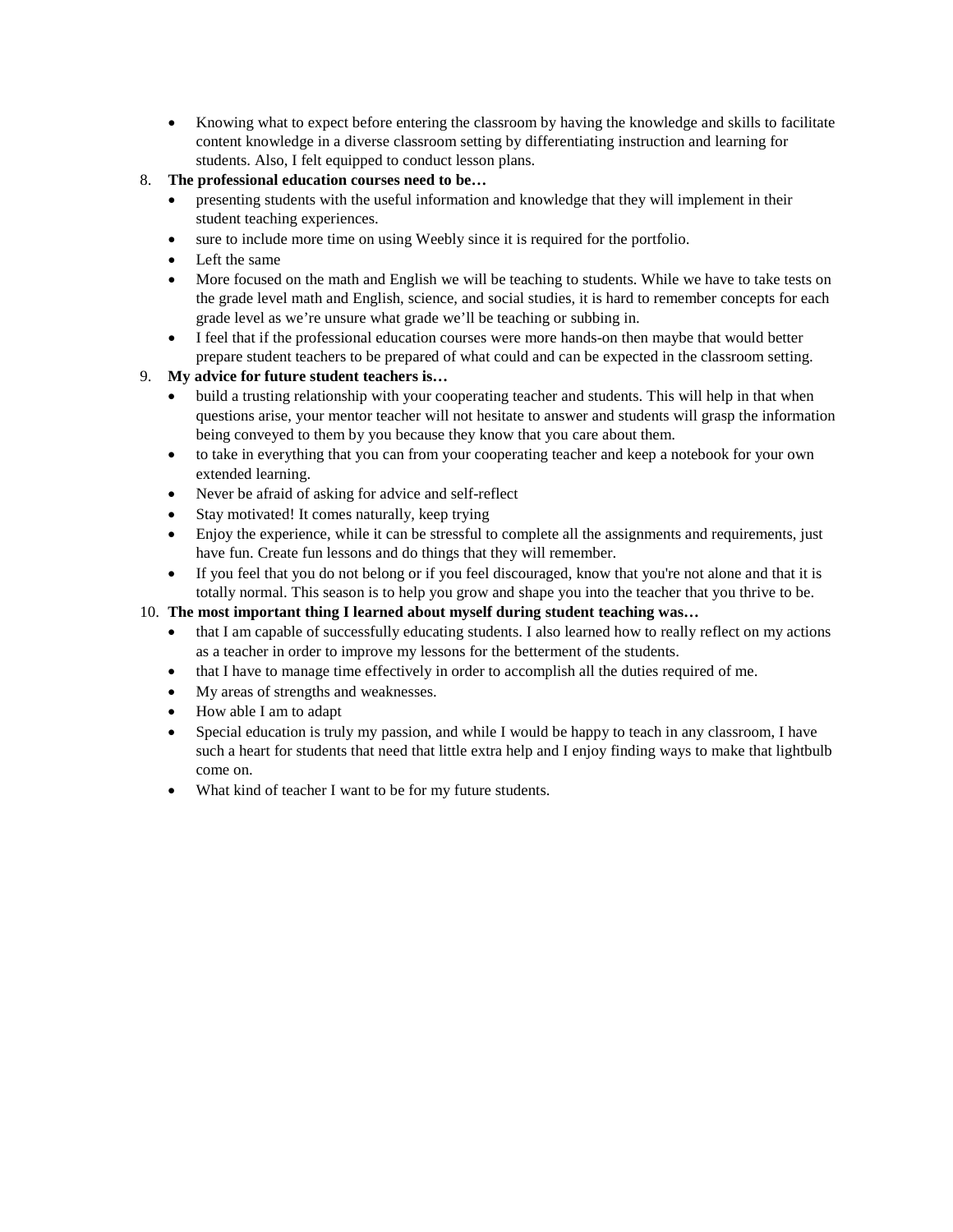#### **Fall 2020 Graduate Satisfaction Survey (n=7)**

Selected Response Survey

| <b>Question</b>                                                                                                                                          | <b>Excellent</b><br>(4) | Good(3) | Fair $(2)$       | Poor $(1)$   | <b>Comments</b> |
|----------------------------------------------------------------------------------------------------------------------------------------------------------|-------------------------|---------|------------------|--------------|-----------------|
| 1. Comprehensive knowledge of<br>academic content to include<br>appropriate state and national<br>standards demonstrated through<br>planning and lessons | 6/86%                   | 1/14%   | $\overline{0}$   | $\theta$     |                 |
| 2. Ability to incorporate variety of<br>technologies to promote problem<br>solving and collaboration                                                     | 5/71%                   | 2/29%   | $\theta$         | $\Omega$     |                 |
| 3. Competent to establish a learning<br>culture where all students can be<br>successful                                                                  | 5/71%                   | 2/29%   | $\overline{0}$   | $\mathbf{0}$ |                 |
| 4. Ability to create instructional<br>opportunities adapted to the needs of<br>diverse learners                                                          | 4/57%                   | 2/29%   | 1/14%            | $\mathbf{0}$ |                 |
| 5. Familiarity with a variety of<br>instructional strategies to promote a<br>positive learning environment                                               | 5/71%                   | 2/29%   | $\mathbf{0}$     | $\Omega$     |                 |
| 6. Familiarity with use of a variety of<br>assessment strategies, both formal<br>and informal.'                                                          | 4/57%                   | 3/43%   | $\mathbf{0}$     | $\Omega$     |                 |
| 7. Ability to critically examine<br>practice through cycle of reflection<br>and self-renewal                                                             | 6/86%                   | 1/14%   | $\Omega$         | $\Omega$     |                 |
| 8. Ability to promote school mission<br>and foster relationships with parents<br>and outside agencies                                                    | 6/86%                   | 1/14%   | $\boldsymbol{0}$ | $\mathbf{0}$ |                 |
|                                                                                                                                                          |                         |         |                  |              |                 |
| 9. Advising assistance and<br>competency                                                                                                                 | 5/71%                   | 2/29%   | $\overline{0}$   | $\theta$     |                 |
| 10. Teacher Education Curriculum<br>Lab and Library Resources                                                                                            | 5/71%                   | 2/29%   | $\theta$         | $\theta$     |                 |

#### Open-Ended Response Survey

- 11. **If I had to do student teaching over, I would…** No responses.
- 12. **If I had to do student teaching over, I would NOT…** No responses.
- 13. **I believe my strengths in student teaching were…** No responses.
- 14. **I believe my weakest points in student teaching were…** No responses.
- 15. **My college supervisor was…** No responses.
- 16. **My cooperating teacher was…** No responses.
- 17. **Professional education courses at BSC prepared me for student teaching by…** No responses.
- 18. **The professional education courses need to be…** No responses.
- 19. **My advice for future student teachers is…**No responses.
- 20. **The most important thing I learned about myself during student teaching was…**No responses.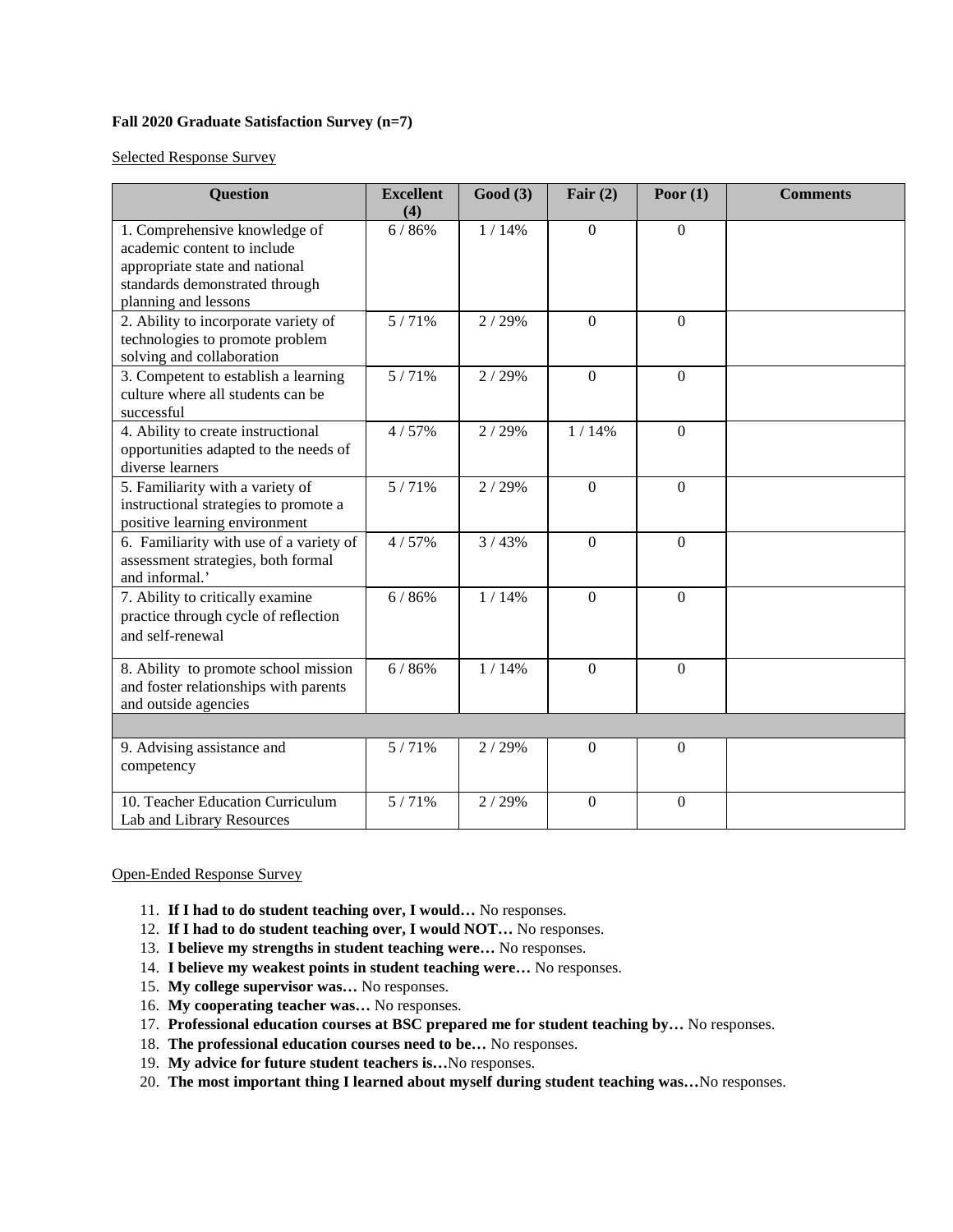## **Spring 2020 Graduate Satisfaction Survey (n=17)**

Selected Response Survey

| <b>Question</b>                                                                                                                                          | <b>Excellent</b><br>(4) | Good(3)  | Fair $(2)$       | Poor $(1)$       | <b>Comments</b> |  |
|----------------------------------------------------------------------------------------------------------------------------------------------------------|-------------------------|----------|------------------|------------------|-----------------|--|
| 1. Comprehensive knowledge of<br>academic content to include<br>appropriate state and national<br>standards demonstrated through<br>planning and lessons | 15/88.24%               | 2/11.76% | $\overline{0}$   | $\boldsymbol{0}$ |                 |  |
| 2. Ability to incorporate variety of<br>technologies to promote problem<br>solving and collaboration                                                     | 15/88.24%               | 2/11.76% | $\boldsymbol{0}$ | $\Omega$         |                 |  |
| 3. Competent to establish a learning<br>culture where all students can be<br>successful                                                                  | 16/94.12%               | 1/5.88%  | $\boldsymbol{0}$ | $\overline{0}$   |                 |  |
| 4. Ability to create instructional<br>opportunities adapted to the needs of<br>diverse learners                                                          | 13/76.65%               | 3/17.65% | 1/5.88%          | $\Omega$         |                 |  |
| 5. Familiarity with a variety of<br>instructional strategies to promote a<br>positive learning environment                                               | 15/88.24%               | 2/11.76% | $\Omega$         | $\Omega$         |                 |  |
| 6. Familiarity with use of a variety of<br>assessment strategies, both formal<br>and informal.'                                                          | 15/88.24%               | 2/11.76% | $\boldsymbol{0}$ | $\boldsymbol{0}$ |                 |  |
| 7. Ability to critically examine<br>practice through cycle of reflection<br>and self-renewal                                                             | 15/88.24%               | 2/11.76% | $\boldsymbol{0}$ | $\Omega$         |                 |  |
| 8. Ability to promote school mission<br>and foster relationships with parents<br>and outside agencies                                                    | 12/70.59%               | 5/29.41% | $\overline{0}$   | $\Omega$         |                 |  |
| <b>Campus Resources</b>                                                                                                                                  |                         |          |                  |                  |                 |  |
| 9. Advising assistance and<br>competency                                                                                                                 | 14/82.35%               | 2/11.76% | 1/5.88%          | $\Omega$         |                 |  |
| 10. Teacher Education Curriculum<br>Lab and Library Resources                                                                                            | 13/76.47%               | 4/23.53% | $\overline{0}$   | $\Omega$         |                 |  |

#### Open-Ended Response Survey

#### **1. If I had to do student teaching over, I would…**

- a. Prepare myself more mentally. I would also work on time management.
- b. Attend more professional development opportunities and hug my students a little tighter each day that they left the classroom.
- c. Eat less, consult my advisor more, and not work two jobs.
- d. Focus on classroom management first, then focus on content.
- e. Keep a planner with detailed objectives and observations. I would also maintain better communication.
- f. Begin in the class I started my second placement in. While I learned a lot from my first placement, I feel I would have learned more from my second cooperating teacher, and I wish I had more time with her.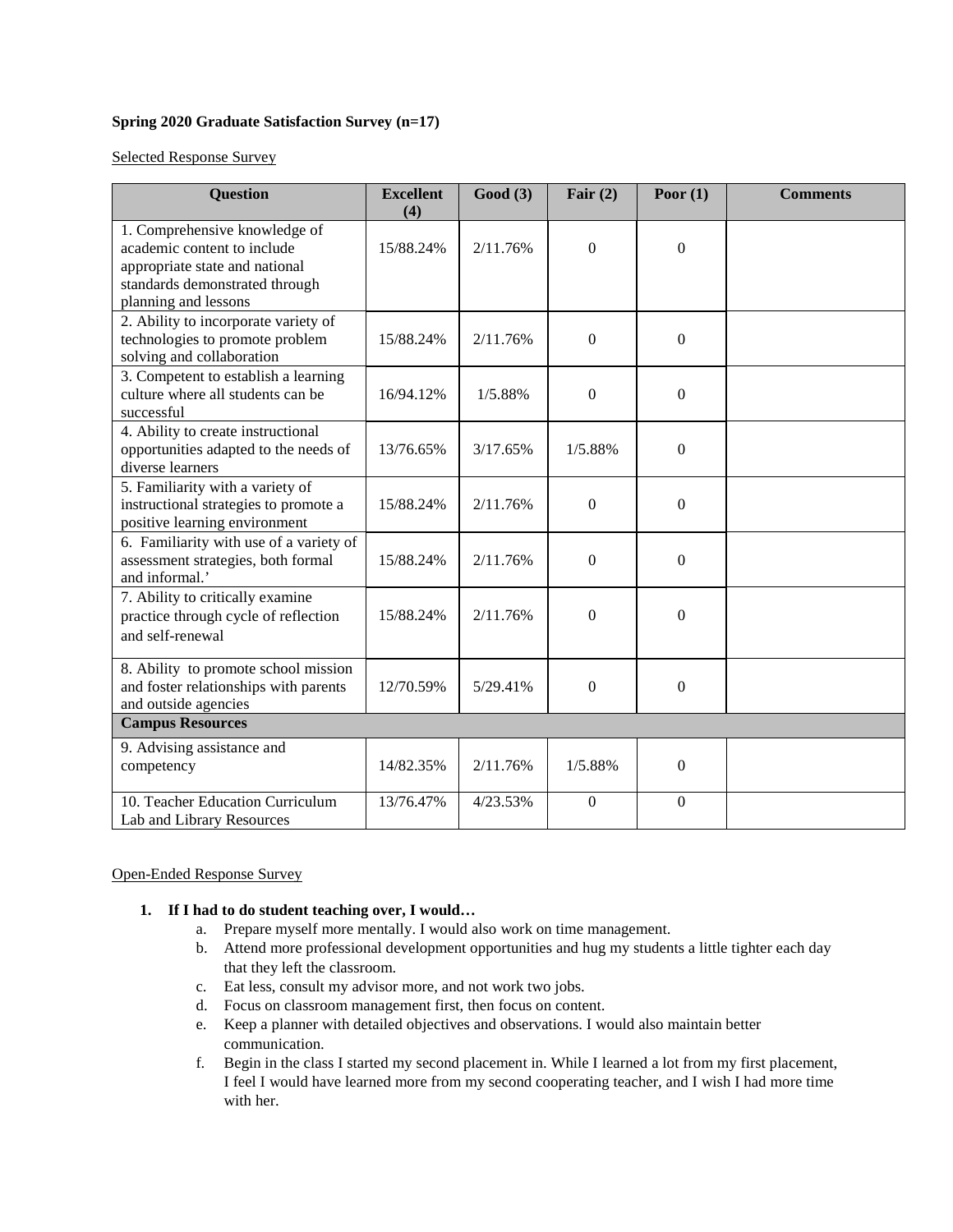- g. Included more lessons that had games or fun activities. Students really like these types of lessons and they are more engaged.
- h. Strive to discover more classroom management techniques.
- i. Differentiate my lessons more.
- j. Ask to be include more of my style of teaching.
- k. More hands-on, longer time with each placement.
- l. Have more understanding of what is expected for the TPA.
- m. Implement more personal ideas, teaching strategies, and assessments.
- n. Use more activities that involved the students and their individual ideas.
- o. I would definitely do it again. I would if I could be in the classroom I was in for my first placement.

## **2. If I had to do student teaching over, I would NOT…**

- a. Try to worry about accomplishing everything that was on my lesson plan for that day because the students learn at different rates.
- b. Stress over creating the perfect lesson plan and feel that I needed to follow it completely because, more often than not, my lesson was guided by my students and we covered what needed to be covered most but I usually never got to teach exactly according to my lesson plan.
- c. Take the time I had with my students for granted.
- d. Stress about lessons being perfect (attractive, etc.) and not be afraid to make changes in the classroom.
- e. Wait until the last minute to create lesson plans.
- f. Be so hard on myself, if a lesson didn't go as planned. I learned that it's okay if the day doesn't always go exactly as planned.
- g. Allow difficult circumstances to affect my teaching (distractions, student refusal to do work, etc.).
- h. Let my mentor teacher control so much.
- i. Be so nervous and not wait so long to tell of the issues I was dealing with.
- j. Teach with my own opinion in mind.
- k. I would not rely on my mentor teacher as much for resources.
- l. Stress over planning lessons to be perfect.

#### **3. I believe my strengths in student teaching were….**

- a. My attitude towards my mentor teacher, students, and other staff. Also, I felt that I was able to bring my level down to a level that students could understand.
- b. My ability to connect with my students by forming relationships with them and creating a positive learning environment.
- c. Differentiating instruction and applying various schools of thought to ensure that multiple modalities of learning were covered.
- d. Understanding content knowledge and connecting with students.
- e. My relationships with the students and providing meaningful and engaging activities.
- f. Building positive relationships with students, reflecting upon my teaching, and using data to make instructional decisions.
- g. Classroom management, being organized, and creating fun engaging lessons.
- h. Communication, engagement, providing multiple modalities, and flexibility.
- i. Creating relationships with students who had been left behind.
- j. Loving the students, getting to know them, and earning respect from them. This caused me to have a connection and really have them engaged in lessons.
- k. Reflecting, working with other teachers, engaging activities.
- l. Creating engaging lessons and connecting with the students.
- m. My communication skills and my ability to connect with each student.
- n. Planning, getting to know the students quickly, learning names, using different strategies, technology, etc.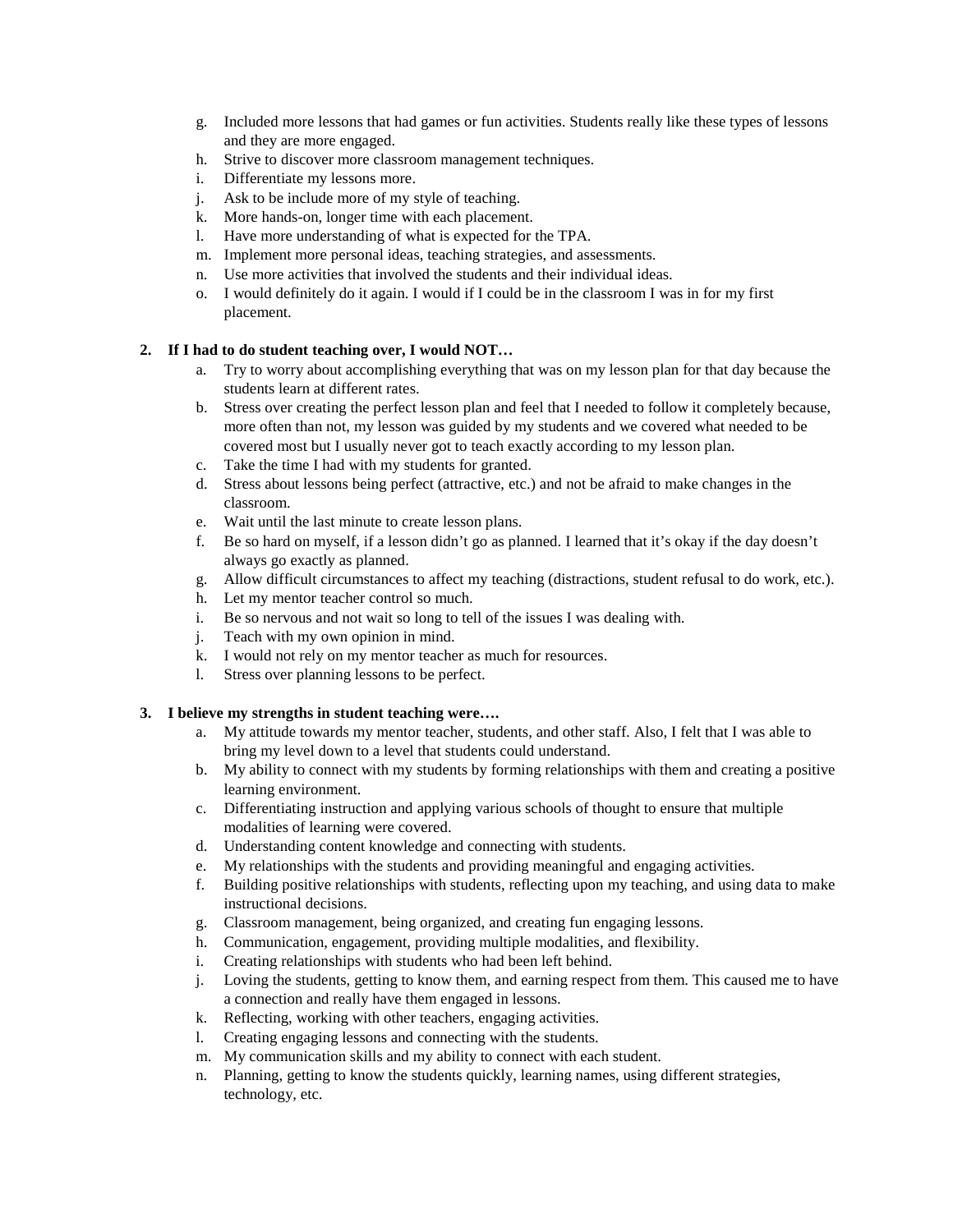o. The engagement of my students.

# **4. I believe my weakest points in student teaching were…**

- a. Time management because every time I looked at the clock it was like class was over.
- b. Time management and being flexible in my planning at first. I always thought that I could have spent more time in different areas that I spent too little time on and that I spent too much time on areas that I could have spent less time on. Additionally, I felt that I always need to cover everything on my lesson plans.
- c. Parental engagement in their child's studies.
- d. Classroom and time management.
- e. Communication
- f. Differentiation and classroom management.
- g. Time management.
- h. Classroom management and providing adequate instruction for both high and low level learners.
- i. Not having as many engaging lessons as I would have preferred.
- j. Not knowing how to aid the blind student and student who did not know how to read English or Spanish.
- k. Classroom management in the beginning.
- l. Lesson planning
- m. I had to reteach myself some topics.
- n. Challenging top students, differentiation.
- o. My time management skills.

#### **5. My college supervisor was….**

- a. Very good to me. He was very helpful in giving me helpful tips after lessons were done. Also, he was available to me anytime I needed him which was a major impact because I could count on him for anything.
- b. Wonderful! They always gave such positive critiques that I never felt upset, but rather encouraged and made me feel more confident in myself as my placements went on.
- c. Miss Amanda Banks
- d. An amazing source of knowledge and inspiration
- e. Helpful and understanding.
- f. Very helpful and supportive with his feedback.
- g. Dr. Stiltner. Every single professor at Bluefield State College of Education is wonderful. All the professors are professional, encouraging, and helpful. All of my professors have been very helpful to me while at BSC.
- h. Dr. Darrell Thompson
- i. Excellent!
- j. AMAZING! I could not have done what I did without them.
- k. Excellent. Always willing to help and give feedback.
- l. Amazing!
- m. Irene Mullins
- n. Mrs. Stiltner
- o. Dr. Thompson

#### **6. My cooperating teacher was…**

- a. Awesome! Both of my cooperating teachers were very helpful on planning my lessons and helping me present my lessons!
- b. Amazing! I formed such a bond with the teachers from both of my placements. They made me feel welcomed, competent, and capable.
- c. Kimberly Addair
- d. A huge help in getting me through my time as a student teacher.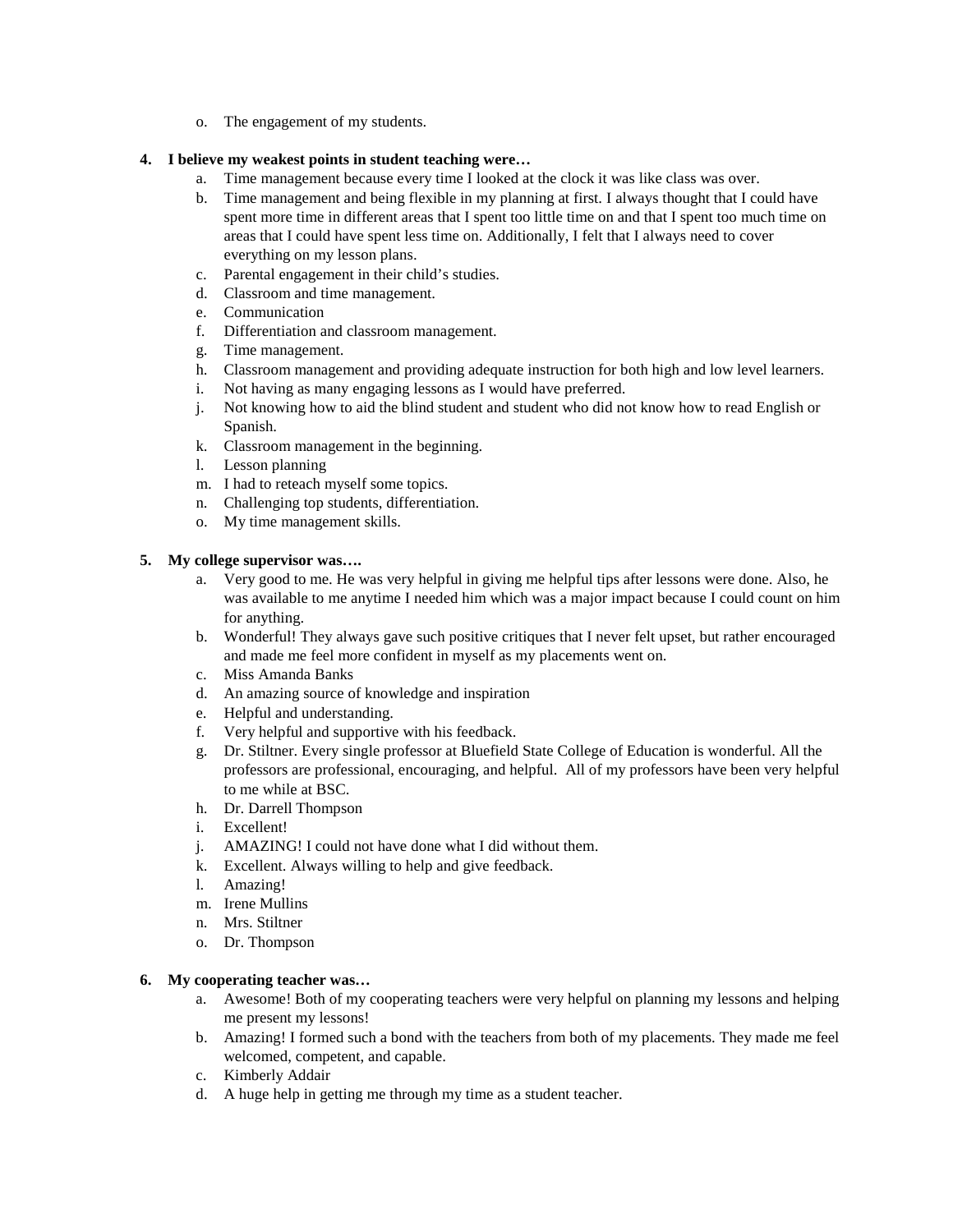- e. Helpful and assisted in lesson ideas. They trusted me and allowed me to take lead in the classroom.
- f. Both of my cooperating teachers were amazing. I learned so many different things from each of them. They consistently looked for learning opportunities to help me and provided lots of feedback and assistance needed as well.
- g. Tiffany Thompson- 3rd grade Kellie Knotts- 2nd Grade Glen Fork Elementary and Middle School
- h. Ms. Alison Lester
- i. Helpful at times, but overly controlling.
- j. Nice and helped me at times, but was not ready for a student teacher in her last few months of teaching.
- k. I loved them both! I learned a lot. I was so sad to leave them.
- l. Wonderful.
- m. Ms. Fields Ms. Blankenship
- n. Whitt/Fielder
- o. Mrs. Saunders and Mrs. Paine

## **7. Professional Education courses at BSC prepared me for student teaching by…**

- a. Showing me things that were helpful tips in the classroom that have been used but also giving different examples of what could happen in a classroom.
- b. Helping me to think critically regarding the content material and teaching me the value behind knowing the content material.
- c. Offering a rigorous curriculum that makes teaching seem easier than doing more studies.
- d. Teaching me so many things that I needed to know. From ways to teach content, to differentiation, implementing a variety of modalities and so much more.
- e. Preparing me for necessary skills and encouraging us on a personal level.
- f. Teaching me how to create lesson plans and providing me several teaching and classroom management strategies to store in my "teacher toolbox."
- g. I was very prepared for student teaching because of the professional education courses at Bluefield State. These course taught me about the needs of students, how to prepare lesson plans, the importance of how a classroom works, and how to differentiate instruction.
- h. Dr. Thompson and Dr. Banks providing me a solid foundation on all the basics. It also provided the guidance I needed in order to develop into a well-rounded educator.
- i. Showing me the importance of classroom management and differentiation.
- j. Classroom management, knowing how to use technology, and ways to prepare fun engaging lessons.
- k. Many things. I learned how to use multiple types of assessments, ideas on how to manage a classroom, how to keep students engaged while still teaching specific objectives.
- l. Putting me in many different classrooms, which prepared me for adapting to any classroom situation.
- m. Learning about many teaching strategies and the psychology of children.
- n. Helping me become familiar with planning lessons, dealing with all tiered students, becoming familiar with different grade levels.
- o. Providing me with the knowledge to be successful.

#### **8. The professional education courses need to be…**

- a. A little more hands on. Like actually teaching in front of the classroom and having students be your students.
- b. Hands-on. I felt that I completed a lot of coursework that I would have absorbed better had it been something hands-on.
- c. A little more hands on earlier on to ensure students who plan to be teacher shave in-the-field experiences to be better apply to later studies.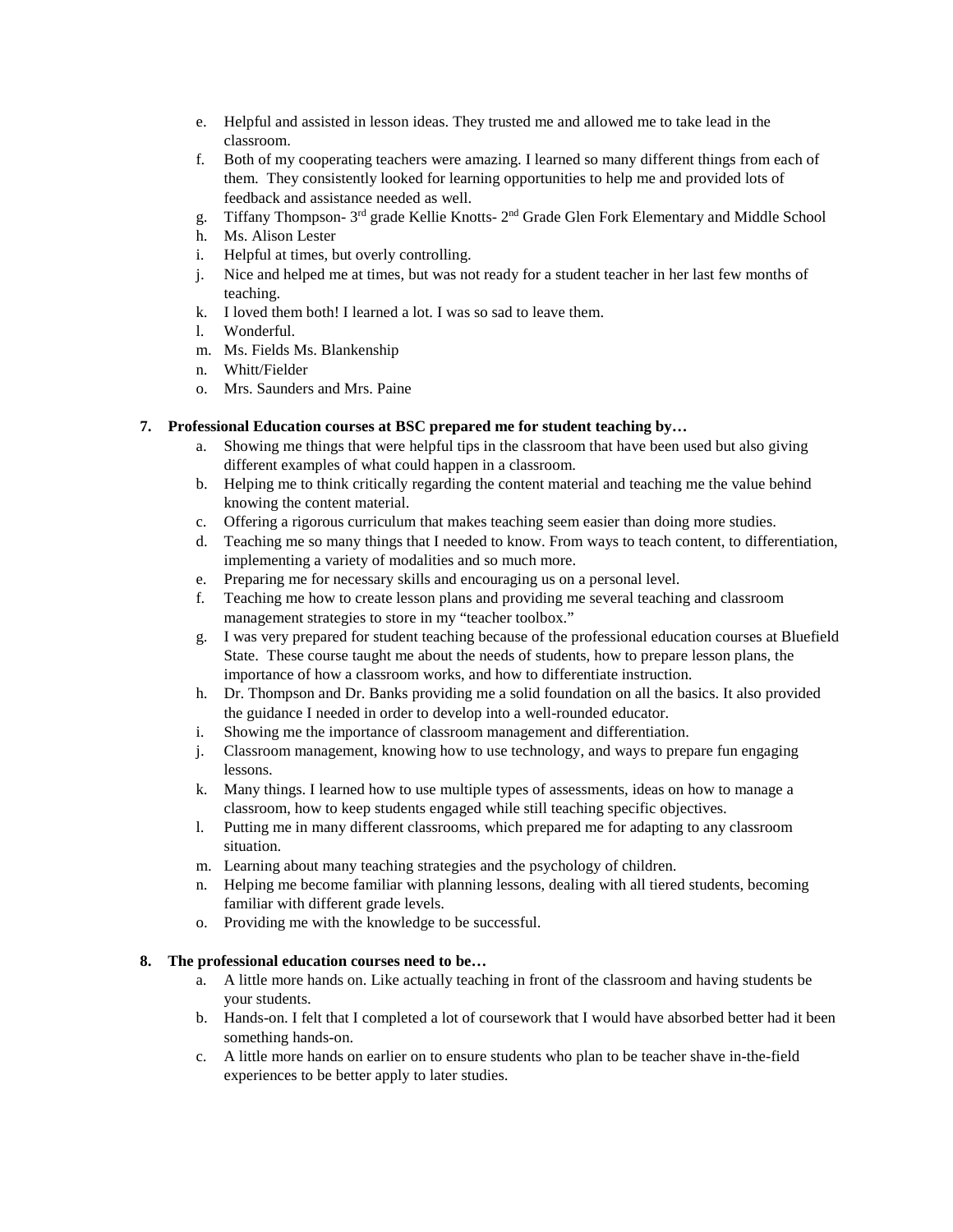- d. More hands on. I think it would benefit future student teacher to have to teach a lesson with each observation.
- e. More technologically advanced. It would be useful to be able to experiment and have exposure to everyday technology (Elmo, smart boards, programs) that are used on a daily basis in the classroom in a setting other than an actual classroom. Having these at the college to experience and manipulate would be very beneficial.
- f. They're fine the way they are.
- g. N/A
- h. At times, communication was lacking. Showing students exactly what they did incorrectly is important to growth and development to the learner. I like to know what I did incorrectly so that I can keep from doing it again. At times it was difficult to gain feedback and understanding.
- i. I think they are excellent.
- j. They were great!
- k. Maybe add in a video chat or two. Online classes are great, but sometimes just hearing from the instructors is better.
- l. Correlated with teacher books.
- m. Needs to have more opportunities or hours observing different grade levels and schools.
- n. There is nothing that needs to be added.

## **9. My advice for future student teachers is…**

- a. Don't 'stress. Everything will be okay and just enjoy the ride!
- b. Form a relationship with your cooperating teacher. They are there with you every day and want you to be successful. Also, cherish every day that you get to be with your students. If I had known that my second placement would have been cut so short, two weeks into being there, I would have hugged my students tighter each day.
- c. Watch out for Dr. T. He may be a so-so carpenter but his educational expectations are prominent.
- d. Know that you won't get everything right, and that's okay. Be open to and grateful for any and all feedback and use it to help you grow.
- e. Always be over prepared and never be afraid to ask for help.
- f. Cherish the time you have in each placement! It goes by so fast, don't forget to enjoy it!
- g. Ask questions, be involved, and learn as much as you can! The classroom teacher will be able to teach you and teach you so much.
- h. Ask questions and seek help from both your professors and your peers. Communication is key in success. Do not be afraid to make mistakes, it was through mistakes that the greatest lessons are learned.
- i. Find the way you're comfortable teaching and the way your students are receptive and stick with it.
- j. That sometimes you won't be prepared to know what students are dealing with and they need you to be compassionate and caring more than you realize. Try their fun handshakes with them. Go to music and PE with them. Most of all have fun and don't be afraid to tell someone what is going on if you are in a classroom with a teacher who isn't accepting of you.
- k. Listen to your supervisor and cooperating teachers. They've been where you are, and they only have your best interest in mind.
- l. Learn to be flexible with planning. Many interruptions occur daily in the classroom.
- m. Be flexible and allow your mentor to help.
- n. Get to know your students and their background! It can help so much when determining what learning strategies will help the most.
- o. Don't procrastinate on any assignments.

#### **10. The most important thing I learned about myself during student teaching was…**

a. That I am capable of doing this! That I just needed to get experience and gave confidence!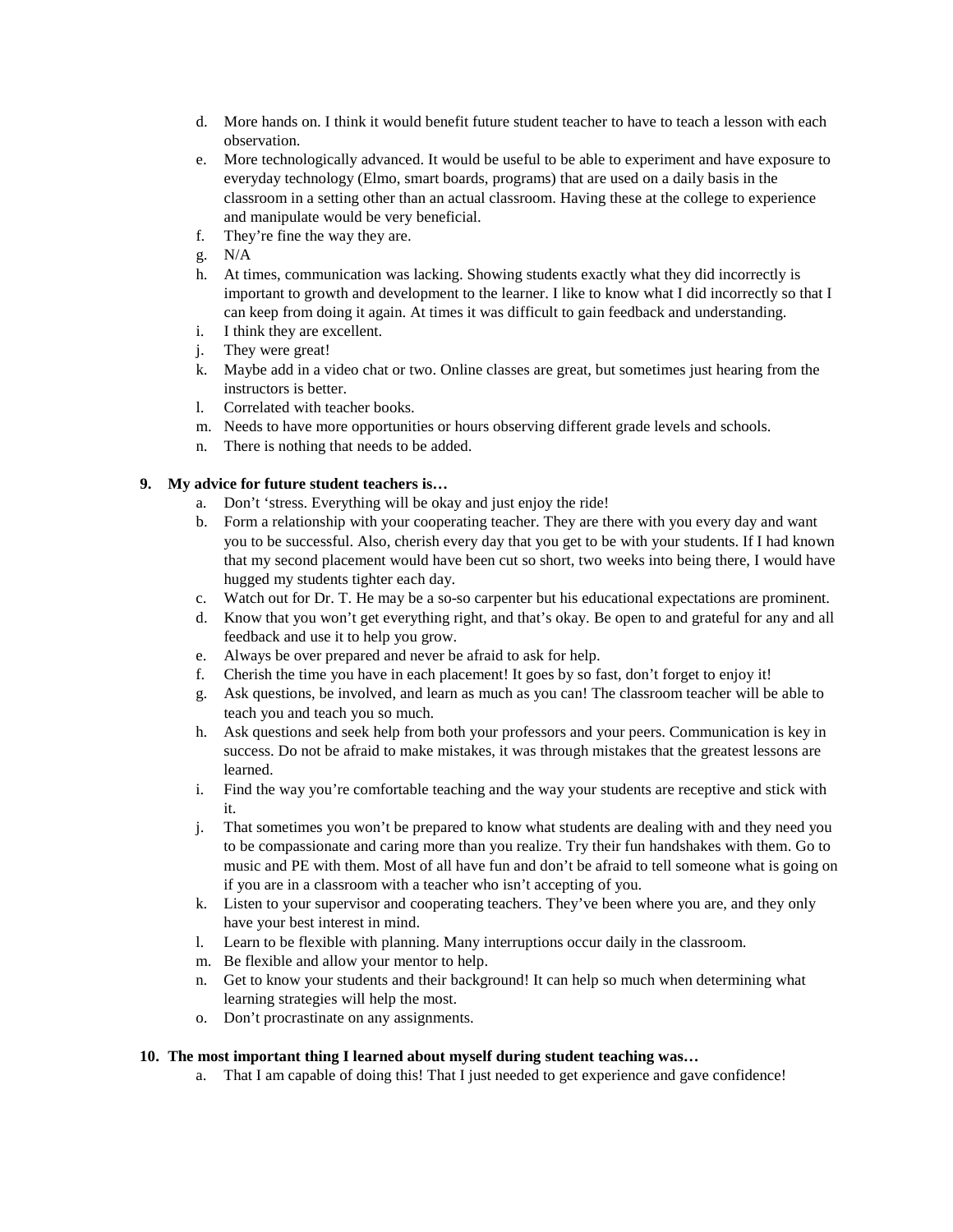- b. That I overthink way too much. I am my own worse critic and that on the days that I feel inadequate, my students will love me anyways.
- c. It is hard to sit on the other side of a learning experience. Most students have more to teach than to learn.
- d. I can do this.
- e. My joy and excitement for teaching. It made me more confident in my abilities and made me excited for my future.
- f. I genuinely love teaching and it confirmed for me that this is what I'm meant to do.
- g. Student teaching reminded me why I wanted to be a teacher in the first place, to make a difference.
- h. Dedication and hard work pays off. Every day in which I was overwhelmed, I was able to find resolve through the help of others and my love for the students.
- i. I am capable.
- j. That caring and being fun with the students was a part of my teaching style.
- k. I am ready for teaching and I can't wait to be in my own classroom. I loved every minute of being in the classroom. I definitely need to work on managing my classroom, but overall, I'm excited.
- l. I was meant to be a teacher.
- m. I learned that I am flexible and can change my plan with easy transition.
- n. Every teacher is different and will do things differently. Some things won't work and some will. Trial and error. Never doubt yourself and what you're doing.
- o. That I am really excited about my future as a teacher.

Note: The survey link was sent as well as two follow up reminders. We believe that two students did not realize they had already taken the survey, resulting in 17 Reponses.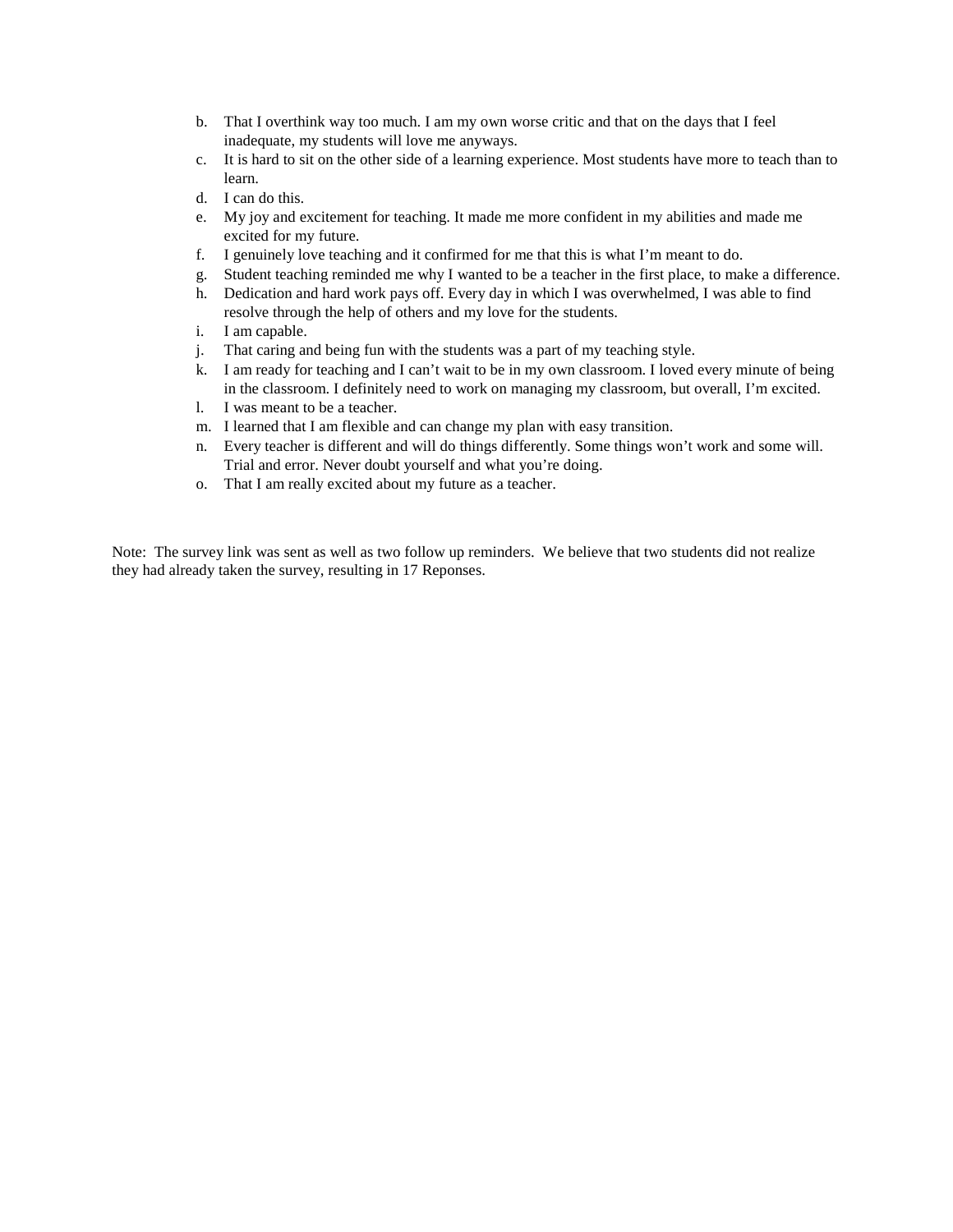# **Fall 2019 Graduate Satisfaction Survey (n=2)**

Selected Response Survey

| <b>Question</b>                                                                                                                                          | <b>Excellent</b><br>(4) | Good(3)      | Fair $(2)$       | Poor $(1)$       | <b>Comments</b> |  |
|----------------------------------------------------------------------------------------------------------------------------------------------------------|-------------------------|--------------|------------------|------------------|-----------------|--|
| 1. Comprehensive knowledge of<br>academic content to include<br>appropriate state and national<br>standards demonstrated through<br>planning and lessons | 2/100%                  | $\Omega$     | $\mathbf{0}$     | $\theta$         |                 |  |
| 2. Ability to incorporate variety of<br>technologies to promote problem<br>solving and collaboration                                                     | 1/50.0%                 | 1/50.0%      | $\boldsymbol{0}$ | $\Omega$         |                 |  |
| 3. Competent to establish a learning<br>culture where all students can be<br>successful                                                                  | 2/100%                  | $\Omega$     | $\theta$         | $\theta$         |                 |  |
| 4. Ability to create instructional<br>opportunities adapted to the needs of<br>diverse learners                                                          | 2/100%                  | $\mathbf{0}$ | $\boldsymbol{0}$ | $\theta$         |                 |  |
| 5. Familiarity with a variety of<br>instructional strategies to promote a<br>positive learning environment                                               | 2/100%                  | $\mathbf{0}$ | $\boldsymbol{0}$ | $\boldsymbol{0}$ |                 |  |
| 6. Familiarity with use of a variety of<br>assessment strategies, both formal<br>and informal.'                                                          | 1/50.0%                 | 1/50.0%      | $\mathbf{0}$     | $\Omega$         |                 |  |
| .7. Ability to critically examine<br>practice through cycle of reflection<br>and self-renewal                                                            | 1/50.0%                 | $\mathbf{0}$ | 1/50.0%          | $\Omega$         |                 |  |
| 8. Ability to promote school mission<br>and foster relationships with parents<br>and outside agencies                                                    | 2/100%                  | $\mathbf{0}$ | $\boldsymbol{0}$ | $\theta$         |                 |  |
| <b>Campus Resources</b>                                                                                                                                  |                         |              |                  |                  |                 |  |
| 9. Advising assistance and<br>competency                                                                                                                 | 1/50.0%                 | 1/50.0%      | $\boldsymbol{0}$ | $\mathbf{0}$     |                 |  |
| 10. Teacher Education Curriculum<br>Lab and Library Resources                                                                                            | 2/100%                  | $\mathbf{0}$ | $\overline{0}$   | $\overline{0}$   |                 |  |

# Open-Ended Response Survey

- **1. If I had to do student teaching over again, I would ….**
	- a. Ask more questions.
	- b. Research and use different classroom management strategies.
- **2. I had to do student teaching over again, I would NOT…**
	- a. Be passive in my approach. I would initiate even more communication with my cooperating teacher.
	- b. Stress over the little things.
- **3. I believe my strengths in student teaching were…**
	- a. Motivating students.
	- b. My ability to connection with the students and use of examples.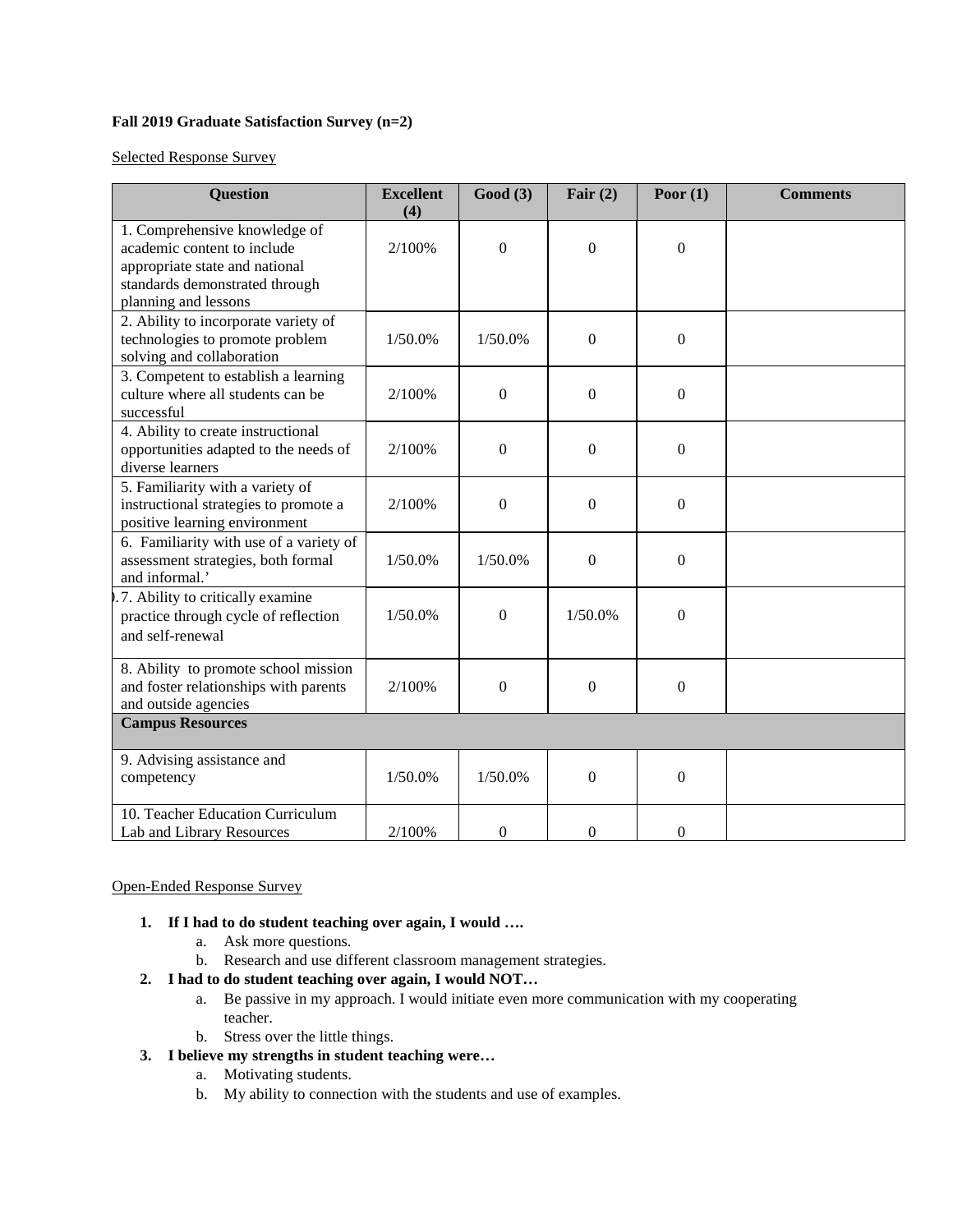### **4. I believe my weakest points in student teaching were…**

- a. Finding the balance of kindness and sternness.
- b. Transitions between parts of the lesson.

# **5. My college supervisor was…**

- a. Dr. Amanda Banks
- b. Terene Stiltner

# **6. My cooperating teacher was…**

- a. Brandon Bailey/Ivory Rowe
- b. Catherine Evans

## **7. Professional Education courses at BSC prepared me for student teaching by…**

- a. Teaching me the fundamentals of a lesson plan. Teaching me how to research instructional strategies independently. Teaching me to create ways to monitor progress in myself and students.
- b. Having me think about each part of the lesson by writing out exactly what I would od, students would do, etc.

# **8. The Professional education courses need to be…**

#### a. Real. There needs to be more opportunities to develop pedagogy before student teaching.

## **9. My advice for future student teachers is…**

- a. Treat the experience like your job. Value your mentors' and students' time. Take the reins. It will be worth it in the end.
- b. To over plan lessons and to be sure to have every second accounted for. Also, be consistent and follow through with their expectations.

# **10. The most important thing I learned about myself during student teaching was…**

- a. I can be too much of a push over at times.
- b. That I am capable of much more than I ever knew before.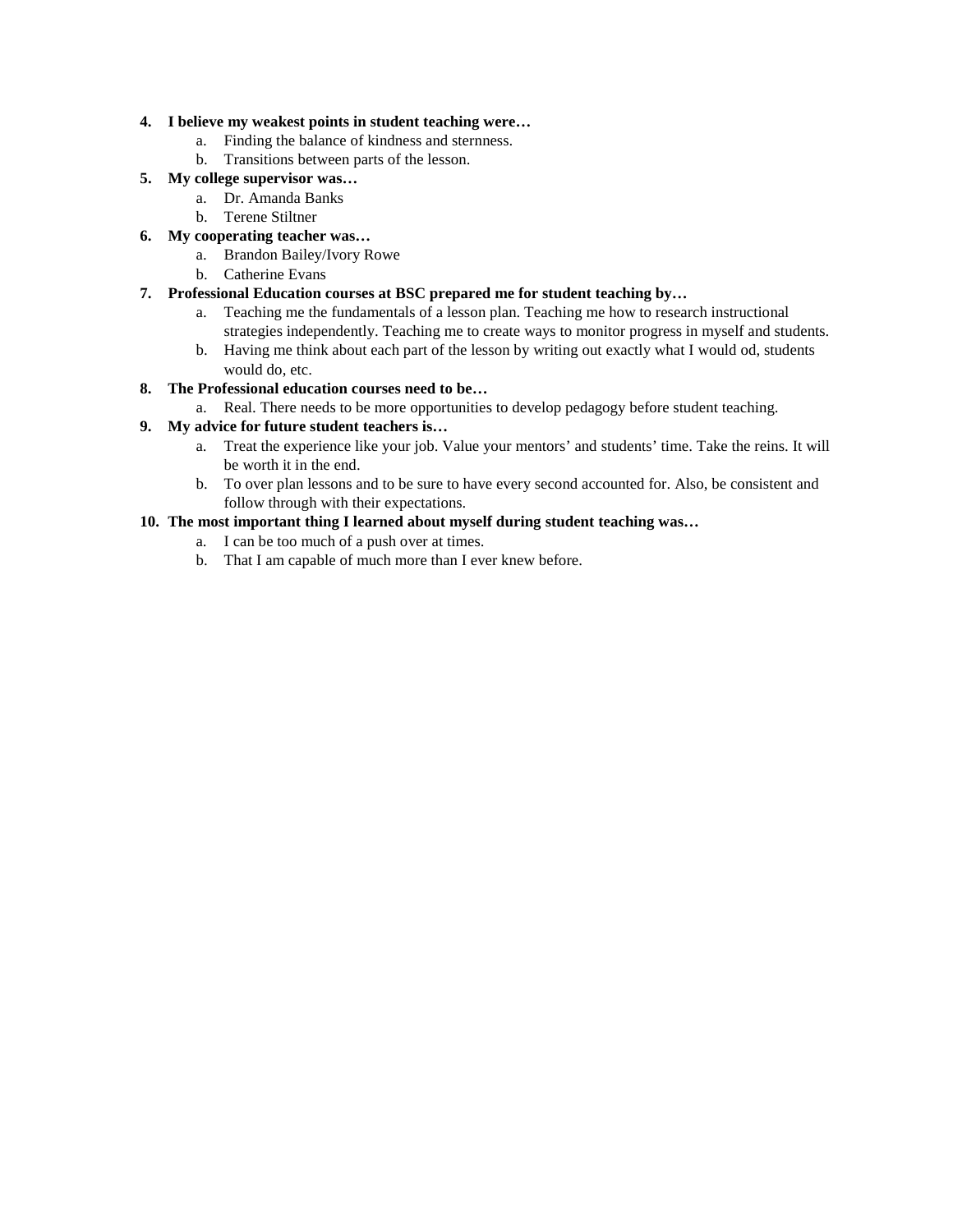# **Spring 2019 Graduate Satisfaction Survey (n=3)**

Only 3/5 graduates completed the surveys.

Selected Response Survey

| <b>Question</b>                                                                                                                                          | <b>Excellent</b><br>(4) | Good(3)        | Fair $(2)$     | Poor $(1)$     | <b>Comments</b> |
|----------------------------------------------------------------------------------------------------------------------------------------------------------|-------------------------|----------------|----------------|----------------|-----------------|
| 1. Comprehensive knowledge of<br>academic content to include<br>appropriate state and national<br>standards demonstrated through<br>planning and lessons | 3/100%                  | $\theta$       | $\mathbf{0}$   | $\Omega$       |                 |
| 2. Ability to incorporate variety of<br>technologies to promote problem<br>solving and collaboration                                                     | 3/100%                  | $\overline{0}$ | $\mathbf{0}$   | $\overline{0}$ |                 |
| 3. Competent to establish a learning<br>culture where all students can be<br>successful                                                                  | 2/66.67%                | 1/33.33%       | $\mathbf{0}$   | $\overline{0}$ |                 |
| 4. Ability to create instructional<br>opportunities adapted to the needs of<br>diverse learners                                                          | 2/66.67%                | 1/33.33%       | $\mathbf{0}$   | $\mathbf{0}$   |                 |
| 5. Familiarity with a variety of<br>instructional strategies to promote a<br>positive learning environment                                               | 1/33.33%                | 2/66.67%       | $\Omega$       | $\Omega$       |                 |
| 6. Familiarity with use of a variety of<br>assessment strategies, both formal<br>and informal.'                                                          | 3/100%                  | $\overline{0}$ | $\mathbf{0}$   | $\Omega$       |                 |
| .7. Ability to critically examine<br>practice through cycle of reflection<br>and self-renewal                                                            | 2/66.67%                | 1/33.33%       | $\mathbf{0}$   | $\overline{0}$ |                 |
| 8. Ability to promote school mission<br>and foster relationships with parents<br>and outside agencies                                                    | 2/66.67%                | 1/33.33%       | $\mathbf{0}$   | $\mathbf{0}$   |                 |
| <b>Campus Resources</b>                                                                                                                                  |                         |                |                |                |                 |
| 9. Advising assistance and<br>competency                                                                                                                 | 2/66.67%                | $\Omega$       | 1/33.33%       | $\Omega$       |                 |
| 10. Teacher Education Curriculum<br>Lab and Library Resources                                                                                            | 2/66.67%                | 1/33.33%       | $\overline{0}$ | $\mathbf{0}$   |                 |

#### Open-Ended Response Survey

#### **21. If I had to do student teaching over, I would…**

- If I could do it over again, I would get every resource link, activity, and all materials that I could to prep my future classroom.
- Try to do more hands-on project, assignments, and assessments with the students.
- Take every moment in and ask more questions during my  $1<sup>st</sup>$  placement.

#### **22. If I had to do student teaching over, I would NOT…** (1 skip)

• Waste time on TPA instruction. There were moments that I felt we ha to waste in order to keep everyone on the same page but looking back, maybe I should have kept going and pulled absent people in small groups later.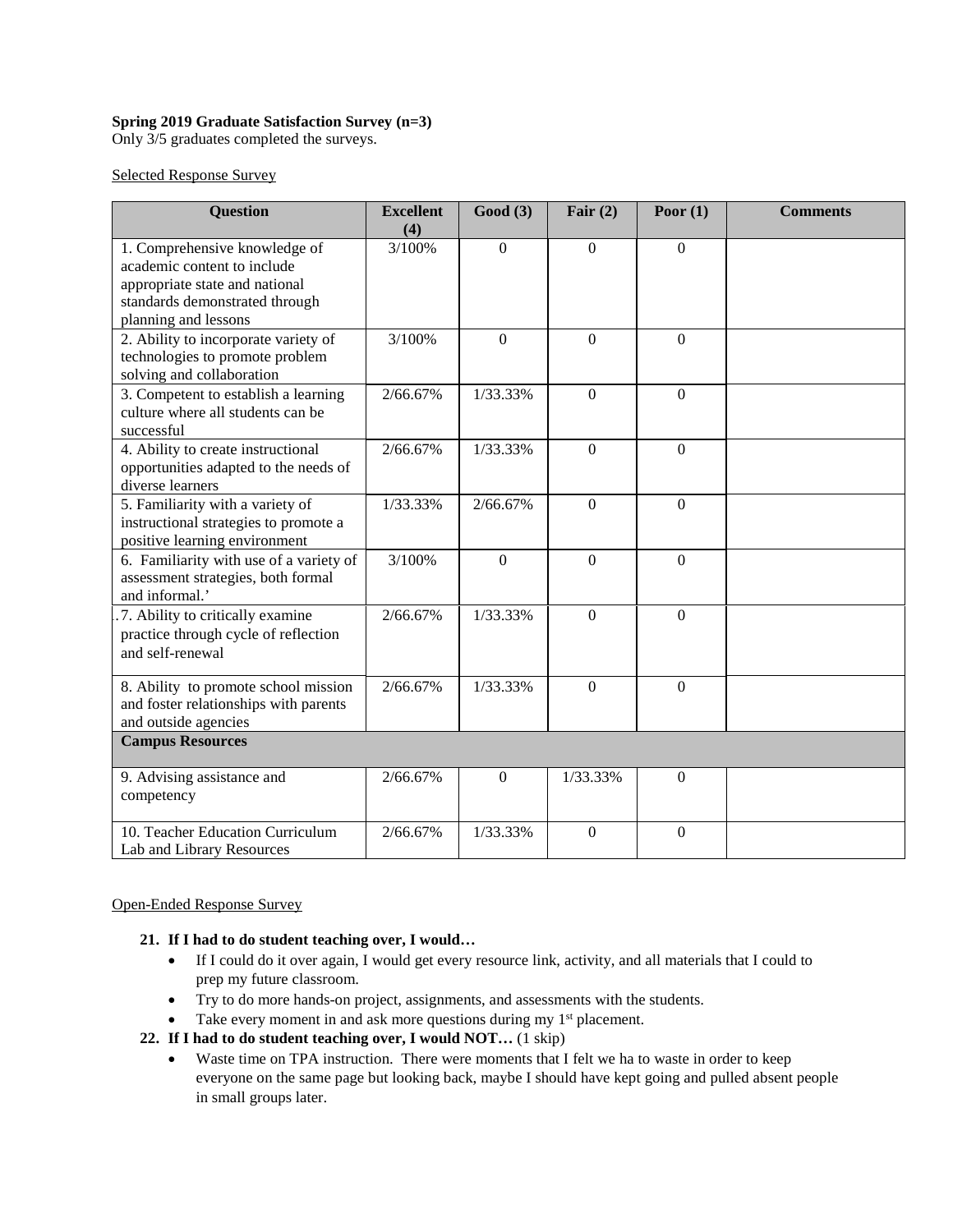• Be as nervous as I was. Student teaching was a great experience and I will remember my student teaching students for the rest of my life.

# **23. I believe my strengths in student teaching were…**(1 skip)

- I think I was able to connect with the students on a teacher level in order to get them to understand the harder concept at a faster, smoother rate.
- Patience, understanding, and creativity. I say these characteristics are my strengths because I had a variety of students from different types of home lives. I had to be patient with them so they would tell me the truth in why the did not get an assignment done. I would then have to have an understanding heart and mindset to find a way for this student to get their work done.

# **24. I believe my weakest points in student teaching were…**(1 skip)

- My weaker points was when I would let some of my not as positive student's reactions to my lessons effect me. If they didn't think my activity was fun then it made me feel as though I didn't do a good job. That was not the case it just wasn't as fun for that student.
- Time management. I struggled with time management in the beginning. As I got further into student teaching, it got better.

## **25. My college supervisor was…**

- Shelia Sargent-Martin was my college supervisor. She was very help to me and it felt as though she was my cheerleader throughout the whole student teaching process. She was always kind and willing to give constructive feedback at all times!
- Great! He answered all the questions I had and gave me good feedback in my lessons.
- Dr. Thompson

# **26. My cooperating teacher was…**

- Teresa Inman and Sebring Cook were my cooperating teachers. I was given some of the best in Mercer County! I loved every moment with my teachers and I hope to one day reach their academic enthusiasm goals! They were very inspiring and I am so grateful for all the knowledge they were able to help me gain.
- Wonderful. Both cooperating techers were great. I would nto have wanted to do student teaching with anyone else.
- Mrs. Horton and Mrs. Meadows
- **27. Professional education courses at BSC prepared me for student teaching by…**
	- Granting me knowledge that was gravely needed in order to get my teaching goals accomplished.
	- Helping me go in with an open mind. They taught me to go in with an open mind because you do know what students go through at home or what issues they might be having.
	- Understanding what was expected of me and how to be a great teacher.
- **28. The professional education courses need to be…**(2 skips)
	- Available in the summer. That way someone doesn't have to take all four of the professional education courses at one time. I do not think it should even be allowed that students can take all four at one time. It was the worse experience for me.

# **29. My advice for future student teachers is…**

- Live it up! Those kids love to have you there! It will be the best feeling in the world but it will take so much from you at the same time. Just celebrating the small victories and be a helping leader through the hard time. The ups will have downs but there will be such love in your hear for the students, job, and the achievements.
- Don't go in nervous. You're going to make mistakes just roll with them. Also, don't be afraid to be a disciplinary. If you go in too nice, some classes will walk all over you.
- Don't be afraid to ask questions.

#### **30. The most important thing I learned about myself during student teaching was…**

• We are not perfect and everything that we do won't be perfect. If you mess up then tell them be honest not just with yourself but your students as well. In the end they will love you for it even more. If you say the wrong page number laugh about it then tell them it was a mistake but we can fix it by flipping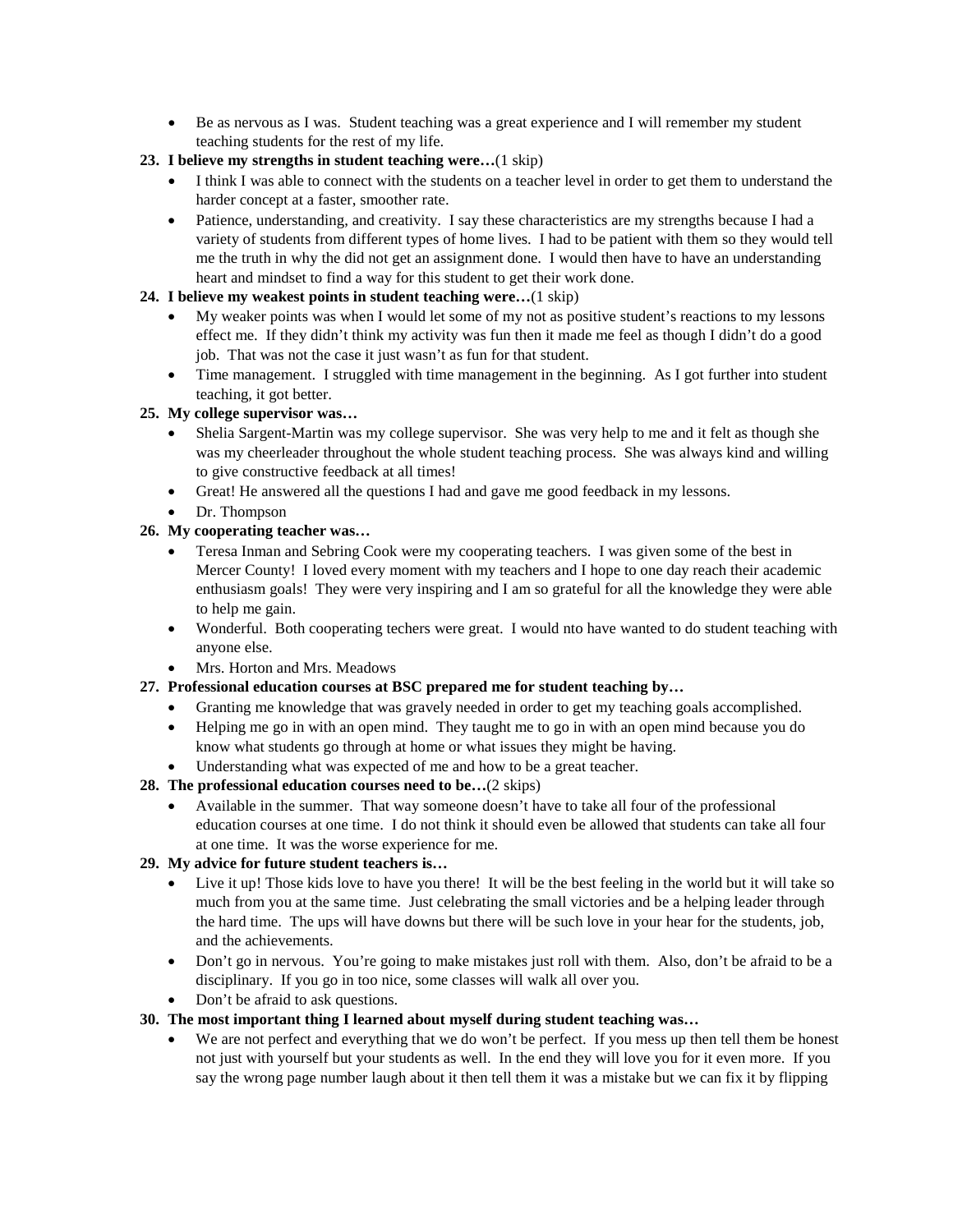to the other page. Let the students see that you make mistakes and it is okay, now let's model how we can fix this mistake.

- That I made the right decision becoming a teacher. Student teaching has been one of the best experiences of my life thus far. It also taught me how to be a better disciplinary.
- Always continue to learn and grow as an educator.